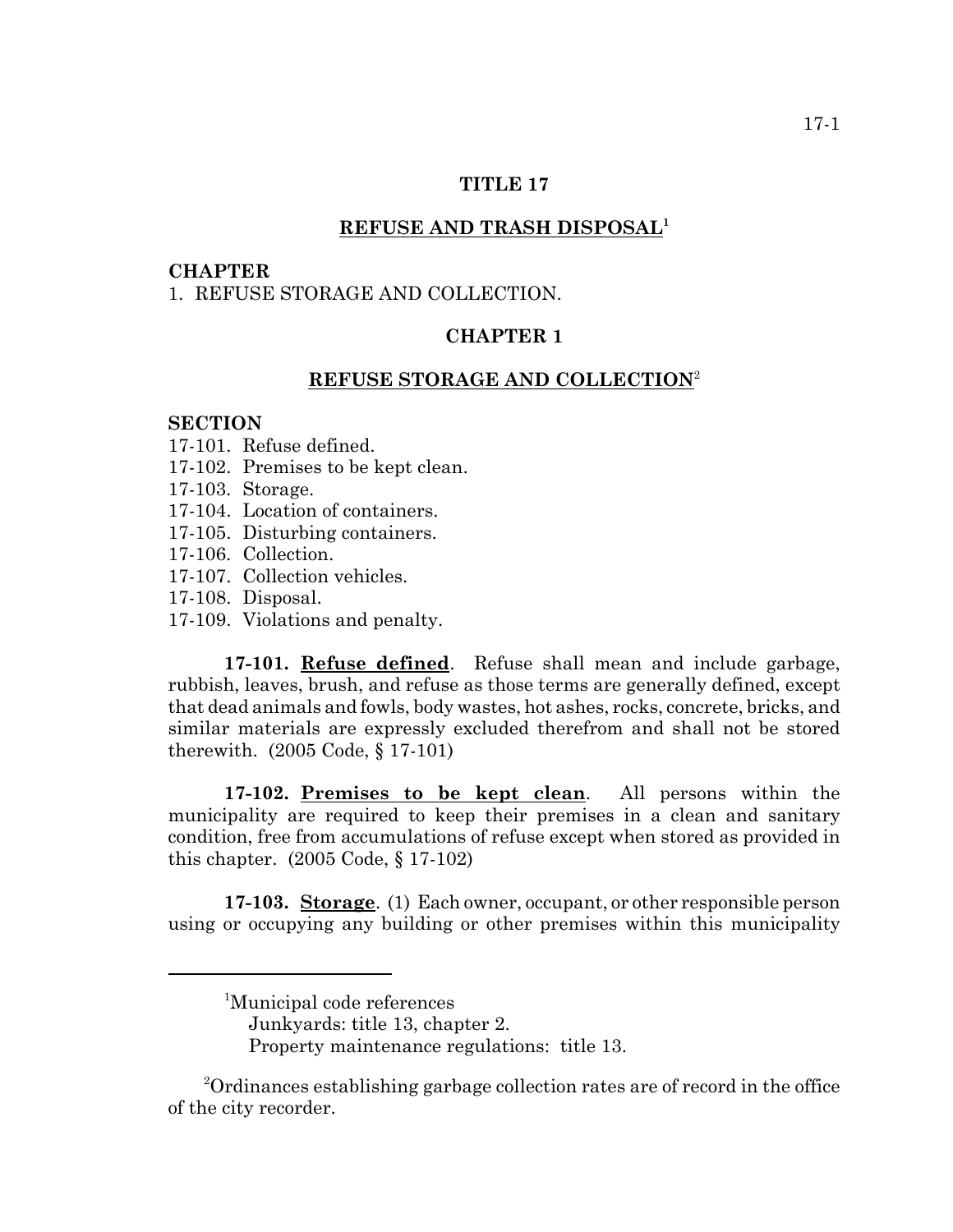where refuse accumulates or is likely to accumulate, shall provide and keep covered an adequate number of refuse containers.

(2) The refuse containers shall be strong, durable, and rodent and insect proof. They shall each have a capacity of not less than twenty (20) nor more than thirty-two (32) gallons, except that this maximum capacity shall not apply to larger containers which the municipality handles mechanically. Furthermore, except for containers which the municipality handles mechanically, the combined weight of any refuse container and its contents shall not exceed seventy-five (75) pounds. No refuse shall be placed in a refuse container until such refuse has been drained of all free liquids. Tree trimmings, hedge clippings, and similar materials shall be cut to a length not to exceed four feet (4') and shall be securely tied in individual bundles weighing not more than seventy-five (75) pounds each and being not more than two feet (2') thick before being deposited for collection. (2005 Code, § 17-103)

**17-104. Location of containers**. Where alleys are used by the municipality refuse collectors, containers shall be placed on or within six feet (6') of the alley line in such a position as not to intrude upon the traveled portion of the alley. Where streets are used by the municipal refuse collectors, containers shall be placed adjacent to and back of the curb, or adjacent to and back of the ditch or street line if there be no curb, at such times as shall be scheduled by the municipality for the collection of refuse therefrom. As soon as practicable after such containers have been emptied they shall be removed by the owner to within, or to the rear of, his premises and away from the street line until the next scheduled time for collection. (2005 Code, § 17-104)

**17-105. Disturbing containers**. No unauthorized person shall uncover, rifle, pilfer, dig into, turn over, or in any other manner disturb or use any refuse container belonging to another. This section shall not be construed to prohibit the use of public refuse containers for their intended purpose. (2005 Code, § 17-105)

**17-106. Collection**. All refuse accumulated within the corporate limits shall be collected, conveyed, and disposed of under the supervision of such officer as the city governing body shall designate. Collections shall be made regularly in accordance with an announced schedule. (2005 Code, § 17-106)

**17-107. Collection vehicles**. The collection of refuse shall be by means of vehicles with beds constructed of impervious materials which are easily cleanable and so constructed that there will be no leakage of liquids draining from the refuse onto the streets and alleys. Furthermore, all refuse collection vehicles shall utilize closed beds or such coverings as will effectively prevent the scattering of refuse over the streets or alleys. (2005 Code, § 17-107)